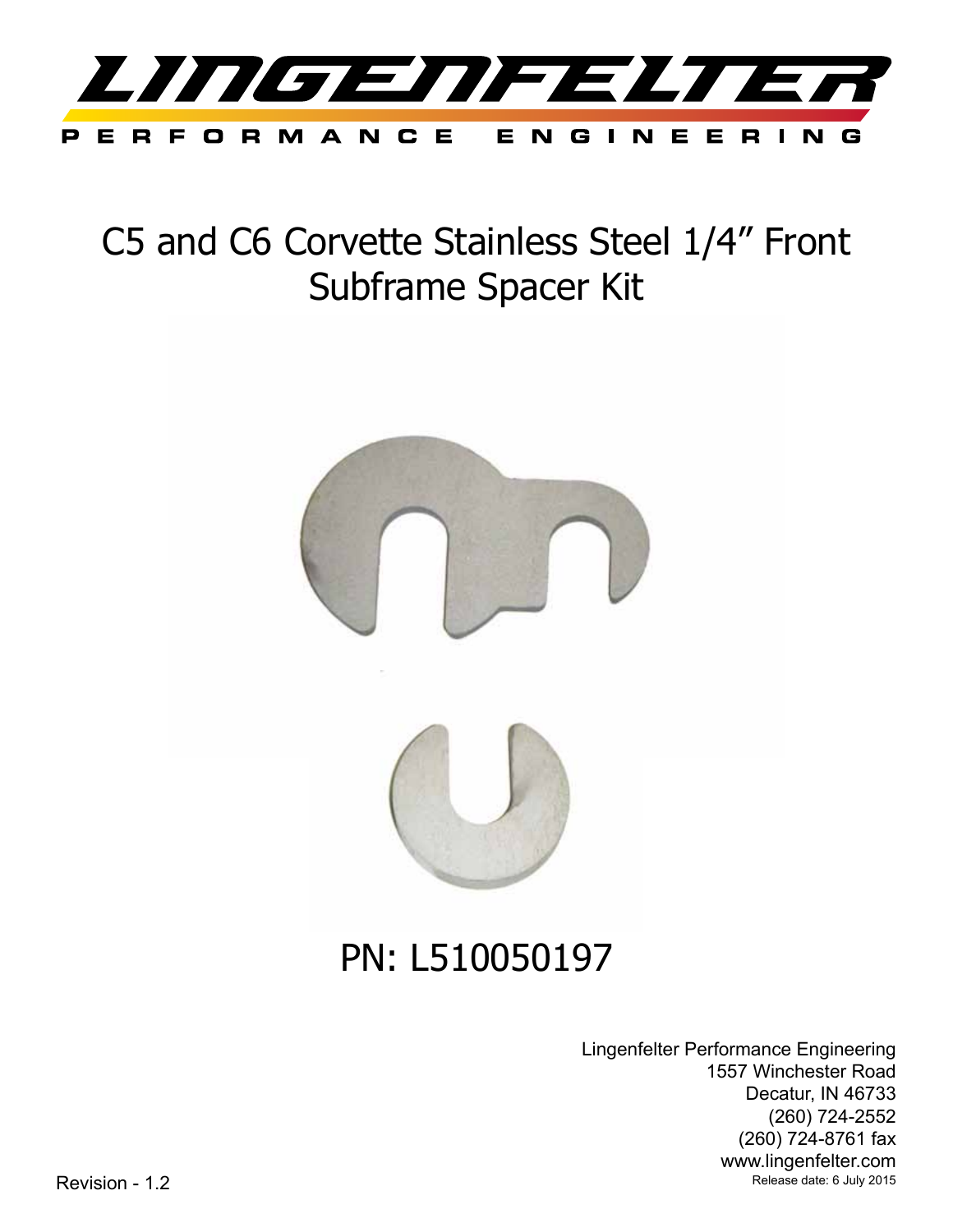### **Parts List C5 & C6 Stainless Steel 1/4" Front Subframe Spacer Kit**

## 2 1/4" spacer for subframe, front (double slot) XX04468-004

- **Tools & Materials Required**
- $(2)$  temporary spacers,  $3"x1-1/2"x1/2"$  block, wood or plastic
- **Jack Stands**
- Torque wrench

**Thank you for purchasing the Lingenfelter Performance Engineering (LPE) C5/C6 Corvette front subframe spacer kit. This kit will raise the frame of the C5/C6 Corvette by roughly 1/4" in relation to the engine, which will in turn provide added clearance above the engine for a supercharger or other various engine components. The C5/C6 Corvette front subframe spacer kit offers an alternative to purchasing an aftermarket hood for applications where only a small amount (1/4" or less) of added hood clearance is required.** 

**Read the entire instruction manual before beginning installation.**

2. Raise the vehicle with a vehicle hoist or a jack and jackstands. Be careful to follow the GM lifting procedures on the Corvette due to the aerodynamic components being easily damaged and the low ride height of the vehicle.

1. Open the hood. If you have been driving your vehicle, allow time for it to cool down before beginning this installation.





**# Description Part number**

2 1/4" spacer for subframe, rear (single slot) XX04468-003

Metric deep socket set Pry bar or equivalent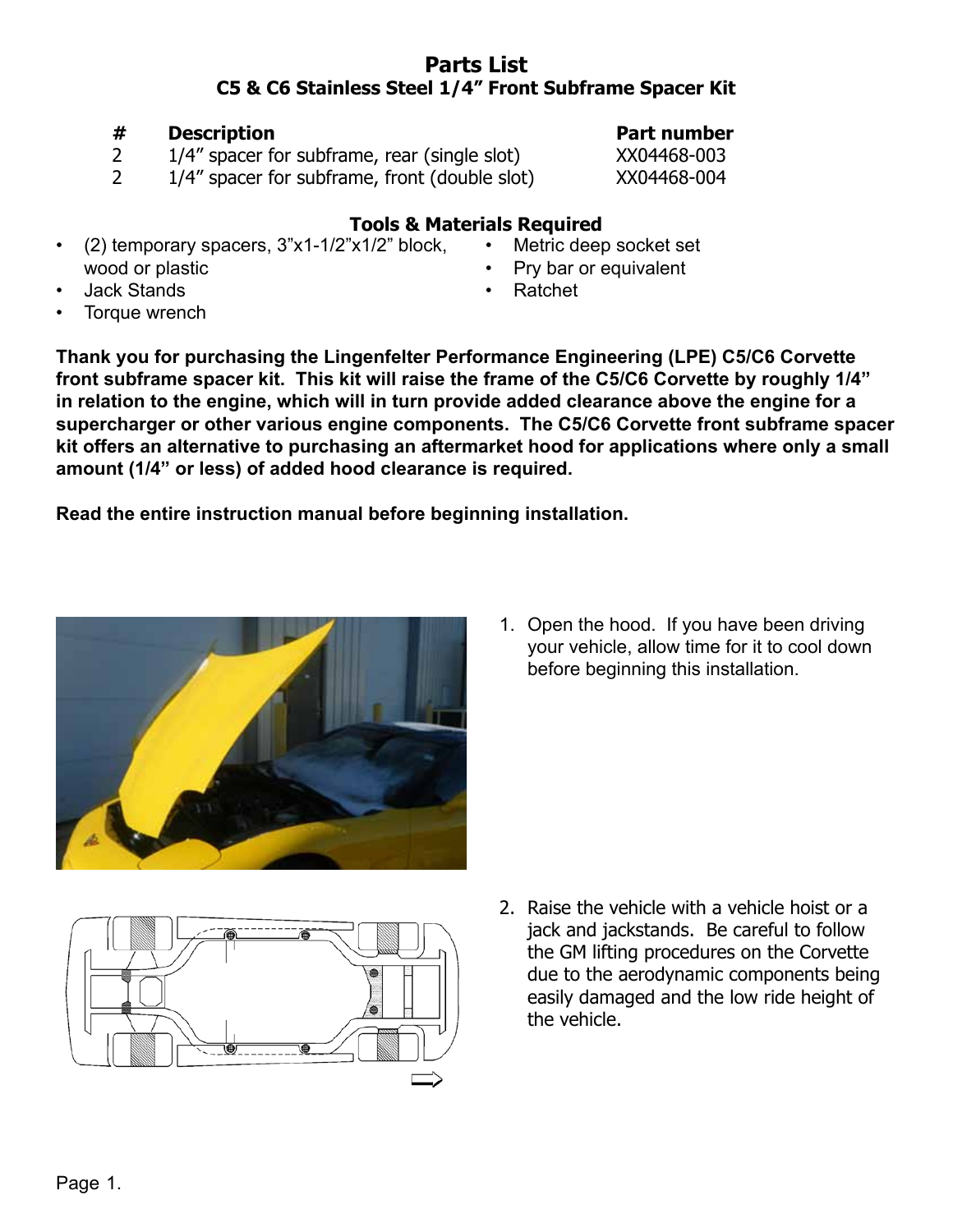

- 
- 



3. You will be installing two spacers on each side of the vehicle. The locations in the front wheel wells are indicated by the arrows.

The wheels and brakes were removed for clarity.

4. Loosen, but do not remove the four (4) front subframe nuts. The nut must be loosened enough for the subframe to drop by 1/2".

5. You may have to pry down the subframe from the body using a pry bar as leverage. A temporary spacer may be used between the subframe and the body to hold the subframe down until you are prepared to install the subframe spacers.

### **WARNING: DO NOT PLACE YOUR FINGERS BETWEEN THE SUBFRAME AND THE BODY.**

6. This illustration shows how the rear (single slot, XX04468-003) subframe spacers are installed.